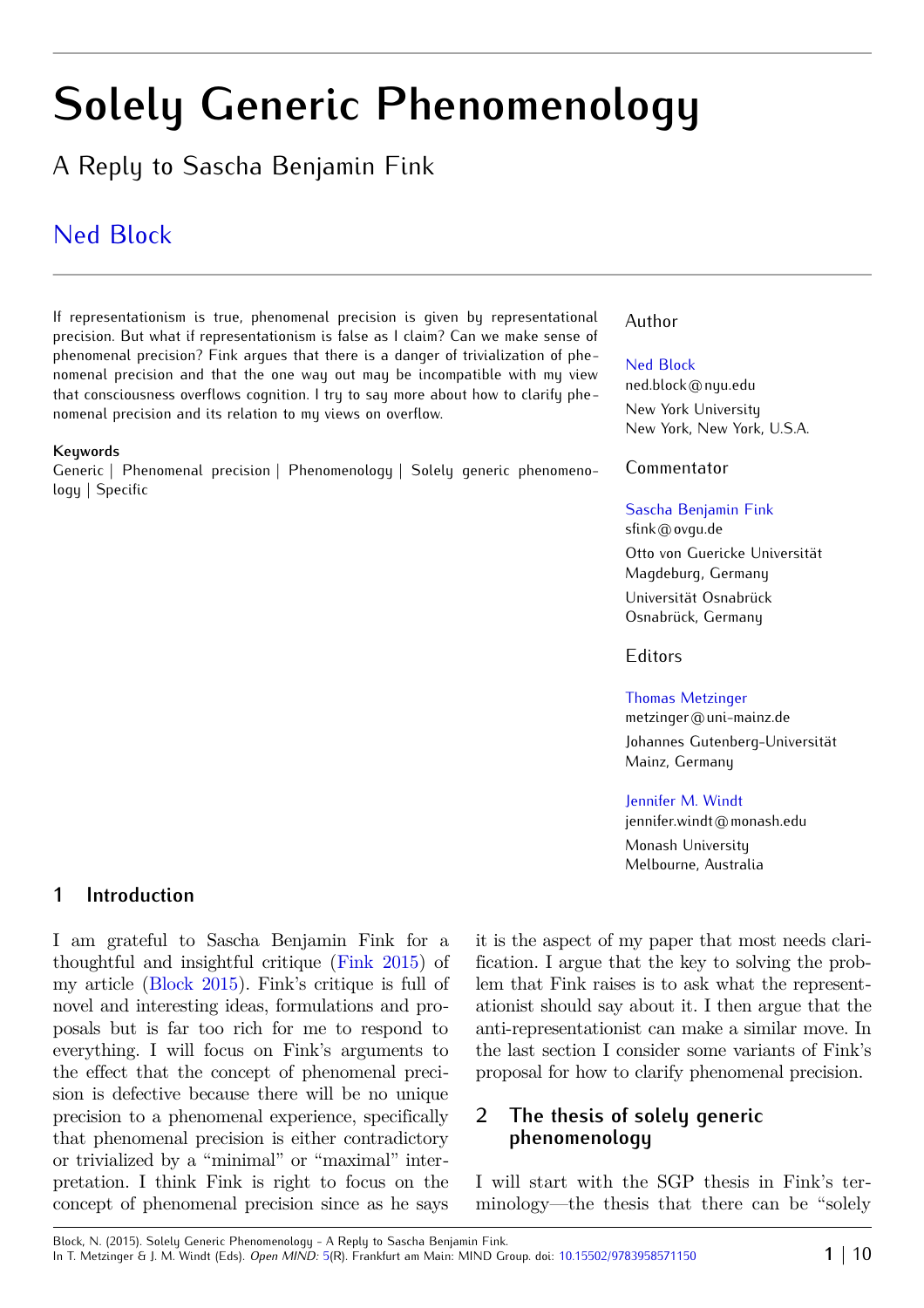generic phenomenology". An example would be the experience of something as red without an experience as of any specific shade of red. Fink says I am forced to accept solely generic phenomenology but that it "has been introduced to argue *against* Block" (p. 10).

Fink is talking about my "overflow" arguments. These arguments are based partly on an experiment by George Sperling [\(Sperling](#page-9-4) [1960\)](#page-9-4) that is covered in all respectable introductory psychology courses and on experiments from Victor Lamme's lab in Amsterdam that combine Sperling with "change blindness" ([Lamme](#page-8-12) [2003\)](#page-8-12). The upshot of these lines of research is that there is more "capacity" in phenomenology than in cognition—or so I have argued. In the Sperling experiment , subjects are presented briefly with an array of letters, for example, 3 rows of 4 letters. Subjects say they see all or almost all of the letters but when asked to name the letters they saw after the stimulus has disappeared they can name only 3 or 4. Sperling's innovation was to "cue" subjects to report one specific row after the offset of the stimulus, using a tone to indicate the row. The finding is that subjects can report 3 or 4 items from any given row, supporting the idea that their phenomenal "iconic" representation really did include information about the specific shapes of all or almost all the letters in the array.

In Lamme's experiments the subject is briefly shown an array of, for example, 8 oriented rectangles. After the array is turned off, the screen goes dark for up to 4 seconds, then there is a second array of 8 rectangles in which one of the rectangles may have a different orientation (e.g., vertical rather than horizontal). A cue—a line pointing to the location of one of the rectangles—can occur when the screen is dark or, alternatively, when the second array appears. The subject's task is to say whether the rectangle in the cued location has changed orientation. If there is no cue or if the cue comes after the new array has overwritten the iconic representation of the first array, subjects have a capacity of about 4 items. But subjects say they have a kind of image of the array in the dark period after the stimulus has gone off. When the cue is presented in the dark period

(up to 4 seconds later in some versions) after the stimulus has gone off they have a capacity of up to 7 of 8 items. I have argued that this pattern of results indicates that subjects have a persisting conscious mental iconic or imagistic representation of 7 of the 8 rectangles of sufficient specificity to compare orientations of the initial rectangles with the final display of rectangles even though they can "cognize" only about 4 of them—in the sense of storing them briefly in "working memory". The upshot according to me is that there is more capacity in the phenomenal iconic representation than in cognition and thus that phenomenology "over-flows" cognition.<sup>[1](#page-1-0)</sup>

The subjects report seeing all or almost all of the items and the cuing experiments—showing as they do "partial report superiority"—appear to back up what the subjects say. However, as Fink notes, my opponents<sup>[2](#page-1-1)</sup> criticize my appeal to what the subjects say about their experience [\(Byrne et al.](#page-8-11) [2007\)](#page-8-11). What is in the subjects' consciousness might be just a generic representation—e.g., indicating that there is a circle of rectangles or array of letters without indicating the specific orientations of the rectangles or specific shapes of the letters. After all, we can't expect naïve subjects to have a grip on the distinction between generic and specific phenomenology. Subjects say they have an image of all or almost all the items because they have a solely generic representation i.e., a representation that specifies the location of the items and their abstract category (letters, rectangles) but without the specific details (letter identity, orientation).

How do my opponents explain the fact that the subjects can get 7 of 8 rectangles right and 3 to 4 letters from any cued row if their phenomenal icons do not contain the specific information needed to do these tasks? According

<span id="page-1-1"></span>2 He references [\(Grush](#page-8-4) [2007\)](#page-8-4) but the point is also made in other critiques [\(Kouider et al.](#page-8-3) [2007;](#page-8-3) [Papineau](#page-8-2) [2007;](#page-8-2) [Van Gulick](#page-9-0) [2007\)](#page-9-0)

<span id="page-1-0"></span><sup>1</sup> For experiments from the Lamme lab, see [\(Sligte et al.](#page-8-10) [2008,](#page-8-10) [2010,](#page-9-3) [2011;](#page-9-2) [Vandenbroucke et al.](#page-9-1) [2011\)](#page-9-1). This result has been replicated by other labs. See for example, [\(Freeman](#page-8-9) & [Pelli](#page-8-9) [2007\)](#page-8-9). My discussions of these experiments appear in [\(Block](#page-8-8) [2007a,](#page-8-8) [2007b,](#page-8-7) [2008\)](#page-8-6). See also [\(Jacobson](#page-8-5) [2014\)](#page-8-5) for a discussion of a different relationship between the dissociation between access and phenomenal consciousness and the dissociation between phenomenal character and representational content.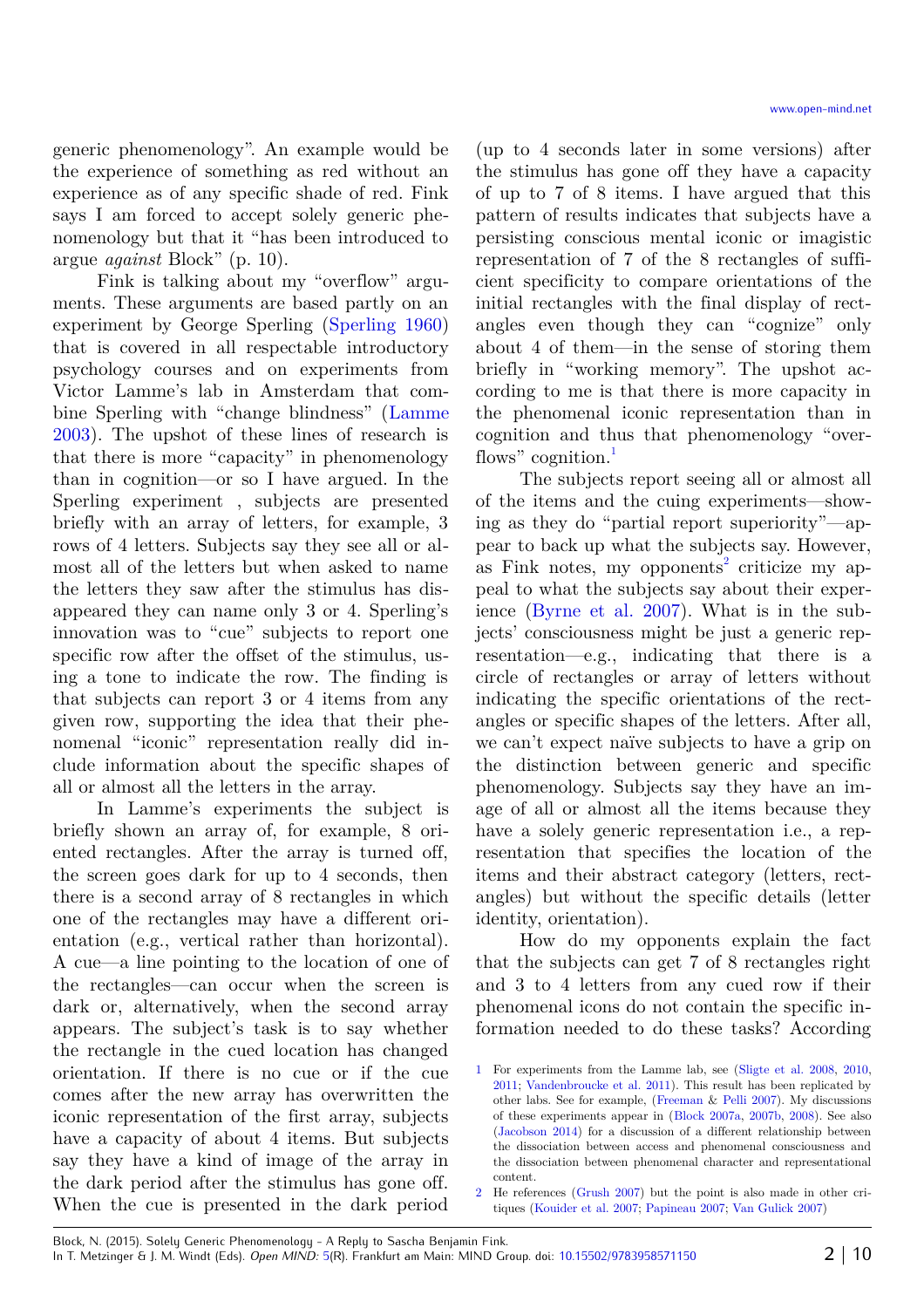to these opponents, the specific details of the shapes are registered unconsciously. And when subjects think they are reading details off of an already present conscious image, what they are really doing is making unconscious details conscious [\(Phillips](#page-8-14) [2011\)](#page-8-14). Fink concludes that "Allowing SGP thus blocks Block." (p. 10)

My response to Fink consists of three points: (1) my argument for "overflow" does not require any blanket rejection of solely generic phenomenology. (2) I have not issued any such blanket rejection and I have given qualified endorsement of some kinds of solely generic phenomenology. (3) I think there are some crucial cases—notably some spatial geometry cases in which there is reason to doubt solely generic phenomenology. I will explain these points.<sup>[3](#page-2-0)</sup>

Why does Fink suppose I cannot accept generic without specific phenomenology? Part of his argument is that for an imagistic representation there cannot be generic without specific phenomenology because images are "concrete". He says

> *Imagistic* representation… does not allow for such indeterminacy, because images exploit the isomorphisms between concreta….Introspectively, our phenomenal experiences resemble images. If phenomenal experience represents image-like, then there cannot be SGP—and p-precision seems dangerously close to being trivial; if phenomenal experience is non-imagistic,

This supports what the subjects say, and what William James said, about the phenomenology involved in this kind of case. What is both phenomenal and accessible is that there is a circle of rectangles. What is phenomenal but in a sense not accessible, is all the specific shapes of the rectangles. (p. 488)

The phenomenology as of a circle of rectangles is generic phenomenology; the phenomenology as of the specific shapes is specific phenomenology. Further, in an earlier version of the argument based on the Sperling experiment in 1995 I also appealed to a version of the generic/specific distinction, although somewhat less explicitly [\(Block](#page-8-13) [1995,](#page-8-13) p. 244)

Here is the description I *think* is right and that I need for my case: I am P- conscious of all (or almost all - I will omit this qualification) the letters at once, that is, jointly, and *not just as blurry or vague letters*, but as specific letters (or at least specific shapes), but I don't have access to all of them jointly, all at once. [italics added]

then we can allow for SGP and render pprecision non-trivial—but this is in tension with some of Block's other work and our introspective evidence. (p. 10)

A similar argument to his was made by Robert Van Gulick [\(2007\)](#page-9-0) and in a different form by Rick Grush. Van Gulick says

If one holds a "movie screen of the mind" model of phenomenal consciousness, it may seem impossible that there could be letters that are phenomenally present as letters without being present as specific letter shapes. But such a model is at best problematic, and if one rejects it, then there seems no reason why the characters of which the subjects are aware could not be indeterminate in ways that exactly match their limited cognitive access to those features. (p. 529)

In my 2007 reply to Van Gulick I rejected this argument and—contrary to what Fink says about my argument—I endorsed a version of the SGP. I said

> Van Gulick notes that the "movie screen of the mind" view would say that you cannot have generic phenomenology without specific phenomenology, implicitly suggesting that I am relying on the "movie screen of the mind" view, and on the fact of generic phenomenology, to argue for specific phenomenology…I reject the principle – applied by … Van Gulick – that pictorial representation has to specify the relevant details. I call this principle the "photographic fallacy" [\(Block](#page-8-15) [1983\)](#page-8-15). More specifically, the photographic fallacy supposes that pictorial representations have to represent details of anything in view in the manner of a prototypical photograph. To see the fallacy, note that an impressionist painter might represent a hand in broad brush strokes that do not explicitly represent the number of fingers or whether one of them has a ring. [\(Block](#page-8-7) [2007b,](#page-8-7) p. 533)

<span id="page-2-0"></span><sup>3</sup> For the record, I used the generic/specific distinction in earlier papers (though not using that terminology including the one that these critics were replying to. For example, in discussing the Lamme experiment in the BBS paper to which all of these opponents were replying [\(Block](#page-8-8) [2007a\)](#page-8-8), I said: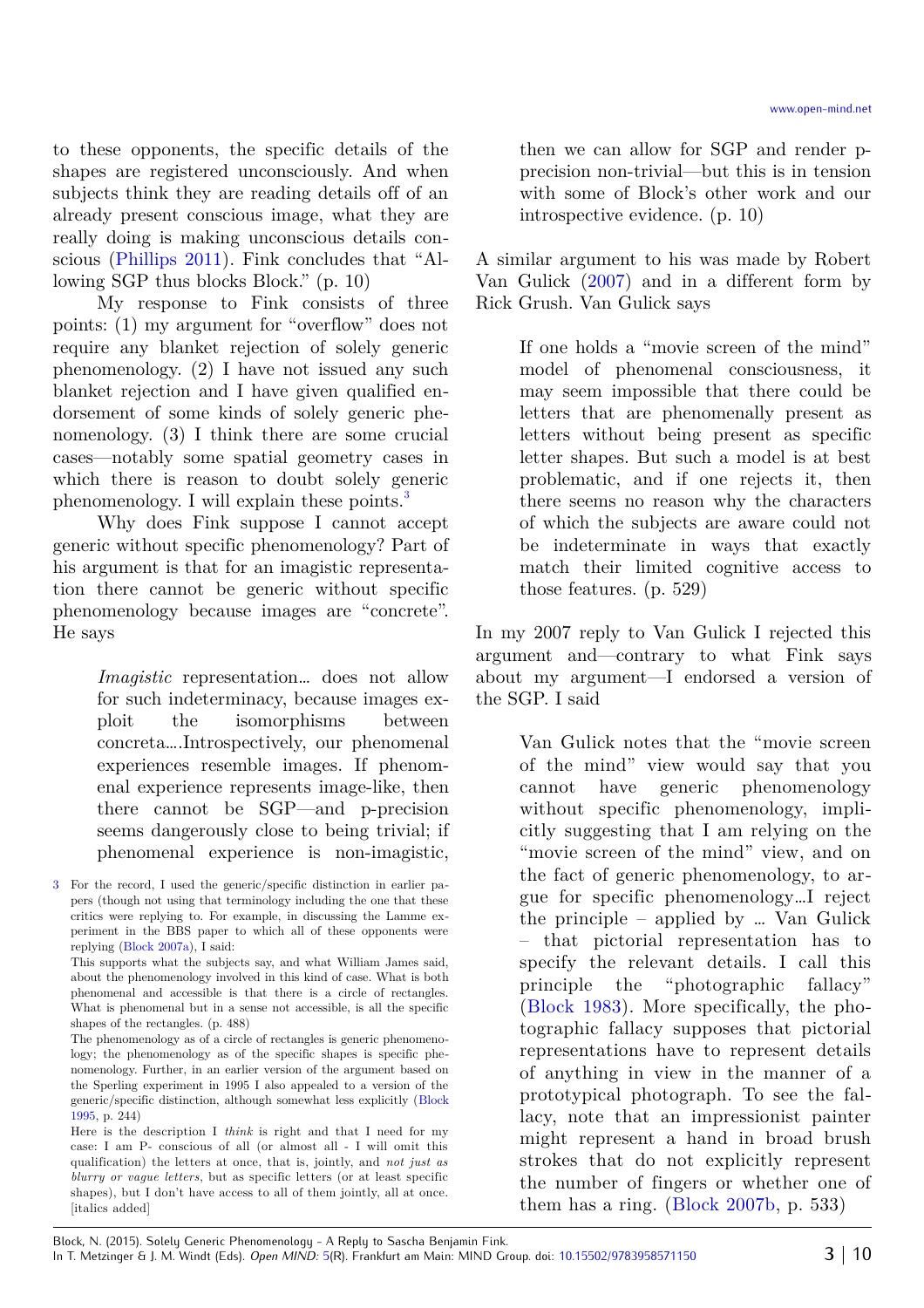It may be said that endorsing generic without specific phenomenology on my part is just incoherent since it undermines my own position. Recall that the reason Fink says I cannot endorse generic without specific phenomenology is that my opponents use it to argue that what is in consciousness in the Sperling and Lamme experiments is solely generic, the specific details being perceived unconsciously. My approach has not been to issue a blanket denial of the possibility of solely generic phenomenology but rather to argue against the claim that the highly specific representations in these experiments are unconscious [\(Block](#page-8-8) [2007a,](#page-8-8) [2011,](#page-8-20) [2014b\)](#page-8-17).[4](#page-3-0)

Is solely generic phenomenology possible? There certainly are some intuitively plausible (though not compelling) cases. For example, if one sees a red thing in the distance one may perhaps see it as red without seeing it as having any specific shade of red. (See [Stazicker](#page-9-6) [2011,](#page-9-6) [forthcoming](#page-9-5) for defenses of solely generic phenomenology.) However, even if there is generic phenomenology, I think it is doubtful in some cases, notably certain spatial cases. In particular, I doubt that there can be generic phenomenology of an oriented rectangle that does not specify the rough orientation of the rect-angle.<sup>[5](#page-3-1)</sup>

My rationale for this view is partly introspective and partly a result of informal reports of imagery experiments from Stephen Kosslyn. I have discussed doing experiments on this issue with Kosslyn and Dan Reisberg.

Imagine that you are in a house, going down the stairs and out the front door. In front of you is a picket fence with a gate. You go out through the gate and walk to the corner where you mail a letter.

Stop now and answer the question: which way did you turn when you went out through the gate? Kosslyn reports in conversation that when he gives such spatial vignettes to subjects they do not report that there was no particular direction. The experimental challenge is to design an experiment that distinguishes between an answer made up on the fly and an answer based on what was "already there" in the image.

To summarize so far: Fink says "Allowing SGP thus blocks Block." I reply that my argument for "overflow" does not require any blanket rejection of solely generic phenomenology; that I have not issued any such blanket rejection; that I have endorsed the possibility of solely generic phenomenology; and that I think there are some specific cases in which solely generic phenomenology is not very plausible.

# **3 Is the concept of phenomenal precision incoherent?**

According to Fink, if there is no solely generic phenomenology (i.e., generic without specific phenomenology) then the concept of phenomenal precision is threatened by incoherence. What is Fink's argument for this conclusion? Suppose there is no solely generic phenomenology. Then, according to Fink, "…the *p*-precision of an experience is either contradictory, generally minimal, or generally maximal, which trivializes the notion." (p. 9) And why is that? Because, according to Fink, if you experience the color of his Figure 2 as cayenne<sub>66</sub>, then if you also experience it as red, then there will be no unique precision to the experience. For red has a much wider precision range (i.e., lower precision) than cay enne<sub>66</sub>. His solution is to allow for experiencing it as red without experiencing it as any specific shade: generic without specific phenomenology.[6](#page-3-2)

Let us approach this issue by asking what *the representationist should say by way of response to Fink's concern that there will be no unique visual precision*. Then we can ask whether some version of that response is available to me.

<span id="page-3-0"></span><sup>4</sup> If you want to get a brief taste of the kind of argument I have in mind, look at one of: [\(Block](#page-8-18) [2014a,](#page-8-18) [2014b\)](#page-8-17). In one of the articles cited [\(Bronfman et al.](#page-8-16) [2014\)](#page-8-16), evidence is provided of specific information about uncued rows in a Sperling-like experiment. What I especially like about this experiment is that the authors provide 3 different tests of the claim that the specific information in the uncued rows is conscious.

<span id="page-3-1"></span><sup>5</sup> In [\(Block](#page-8-20) [2011\)](#page-8-20), I said "…generic conscious representations of nonsquare rectangles that do not specify between horizontal and vertical orientations is difficult to accept." Note that this is not a blanket denial of the possibility of solely generic phenomenology but rather a denial of one specific kind of solely generic phenomenology. Hilla Jacobson and Hilary Putnam relate this kind of point about imagery to a principle of "cohesiveness" of the various aspects of an image [\(Jac](#page-8-19)[obson](#page-8-19) & [Putnam](#page-8-19) [forthcoming\)](#page-8-19).

<span id="page-3-2"></span><sup>6</sup> Of course uniqueness does not require solely generic or solely specific phenomenology. Any sole level will do.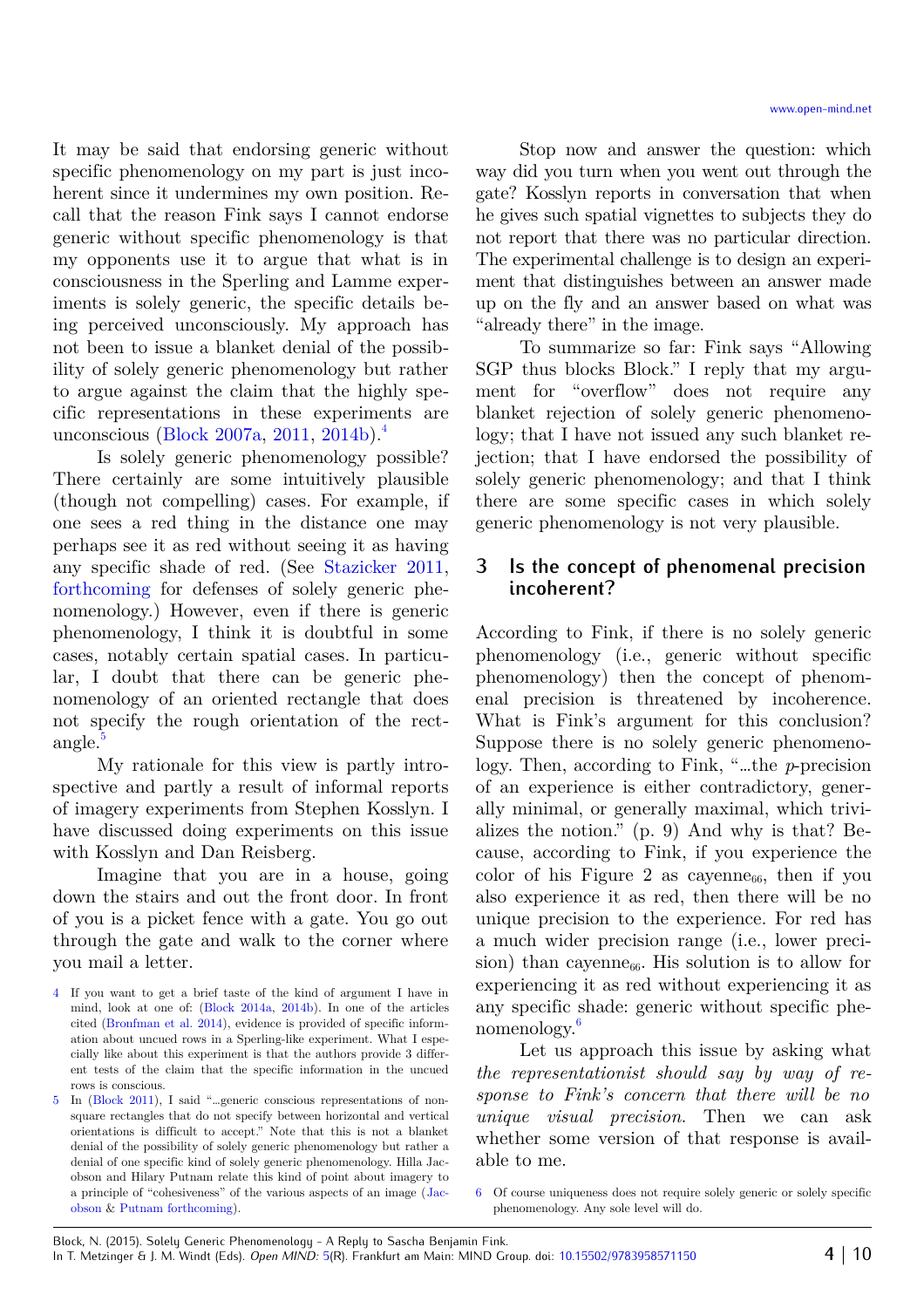Recall that representationists must acknowledge phenomenal precision (assuming they acknowledge representational precision) since on their view, if the representational precision of one conscious perceptual representation is greater than the representational precision of another conscious perceptual representation, then the phenomenal precisions must follow suit. Phenomenal precision—on their view—is just the shadow of representational precision. But when we see a cayenne<sub>66</sub> object as cayenne $_{66}$ , do we thereby also see it as red? It is often supposed that this is some sort of necessity (Confession: I once thought that). To his credit, Fink points out that this is false. He says (footnote 17):

> Conceptual or nomological relations do not necessarily transfer to the realm of experiences. Imagine seeing an animal as a mouse. One does not thereby see it as an owner of a heart, or as a member of the phylum chordata even though all mice be-long to each category necessarily.<sup>[7](#page-4-0)</sup>

Certainly Fink is right that seeing something as a mouse does not require seeing it as a chordate. However, he thinks any experience of cayenne<sub>66</sub> is "likely" to be an experience of red. He doesn't say how he knows this.

Here is a tempting but wrong view that I believe may stand behind what Fink says (and is also exemplified I believe in [Begby](#page-8-22) [2011](#page-8-22) and in a more complex form in [Siegel](#page-8-21) [2010\)](#page-8-21). Look at the cayenne $_{66}$  patch in Fink's Figure 2. I know what a red thing looks like and I can tell from looking that it is red because…well…it looks red. So I visually represent it as red. Similarly, it looks colored. And a baseball bat looks like a baseball bat, so I visually represent it as a baseball bat.

However, I also know what a 1969 Chevrolet Camaro looks like, as well as what a 1961 Jaguar E-type looks like. Do I thereby visually represent the property of being a 1969 Camaro or a 1961 E-type? I know what my wife looks like. Do I thereby have a singular visual representation that represents her? Perhaps what I am really visually representing in each of these cases is just constellations of low level properties that are recognitionally equivalent to the property of being a 1961 Jaguar E-type or to the singular property of being my wife.

I have argued that the extent of seeing-as in the sense of visual representation is not a matter for the armchair [\(Block](#page-8-23) [2014c\)](#page-8-23). From the armchair one does not know whether something's looking like a 1961 Jaguar E-type is a matter of representation of constellations of colors, shapes, textures, illumination, motion and other low level properties as opposed to an actual representation of the property of being a 1961 Jaguar E-type.

For example, I give evidence that we can visually represent facial expressions (high level property) and in addition constellations of colors, shapes, textures, etc. (low-level properties). The evidence is that there are distinct "adaptation" effects for both the low and high-level properties. (Adaptation is the neural "fatigue" effect underlying afterimages.) For example, if you vary the low level properties but keep the face identity (or expression or just faceness) constant, you get smaller adaptation effects, showing an extent of low level perception. And the fact that there is a residual face adaptation effect is one of many items of evidence favoring face-specific perception.

You can experience such an adaptation effect for yourself. Stare at the picture on the right for 1 minute, covering the two pictures on the left with something. Then very briefly look at the center picture asking yourself whether it looks more fearful or more angry. Now cover the two pictures on the right and stare at the picture on the left for one minute. Now look at the center picture very briefly again. It will appear to have a different expression. The center picture is a morph of a fearful face and an angry face. When you adapt to the fearful expression you are more likely to see the morph as angrylooking and conversely for adapting to the angry expression. This doesn't prove that there is an adaptation effect for facial expression over and above adaptation effects for constellations

<span id="page-4-0"></span><sup>7</sup> By "owner of a heart" he must mean some sort of biological classification (on a par with chordate) since obviously any individual mouse could lose its heart (even briefly staying alive) and still be a mouse.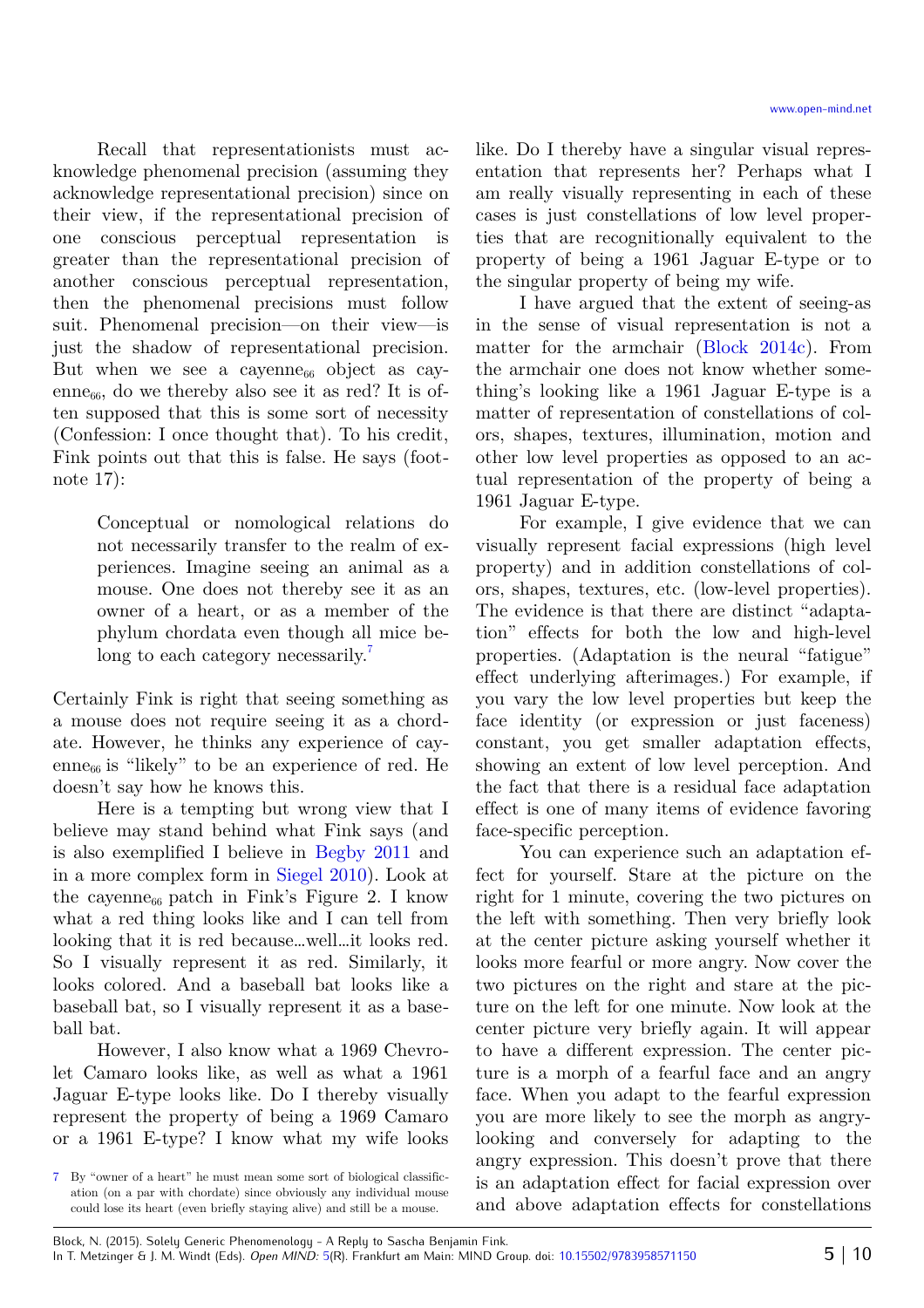of low level properties. The best one can do is form hypotheses about what those low level properties might be and vary those properties keeping expressions constant.

In addition, one can look for other signs of visual representation of faces or facial expressions. For example, faces show "visual popout". Since typically "conjunctive" properties do not show visual popout, that fact suggests that visual representations of faces are not "conjunctive" properties and hence not conjunctions of low level features. The upshot of this and other work I cannot describe here [\(Block](#page-8-23) [2014c\)](#page-8-23) is that it is very likely that there are representations of face-attributes such as facial expressions in addition to representations of low level prop-erties.<sup>[8](#page-5-1)</sup>



**Figure 1:** From [Butler](#page-8-25) [et al. \(2008\)](#page-8-25) with permission of Elsevier

<span id="page-5-0"></span>The upshot of all this is that a single visual experience can represent both low level properties and high level properties. So: there can be distinct precisions for the different representations. For example, the precision of the experiential representation of fearfulness could be ascertained by investigating how much variation in the percentage of fearfulness in a morph like the middle one in the [figure](#page-5-0) above is compatible with exactly the same visual representation of fearfulness. And similar methods could be used to ascertain precisions for the low level properties that are represented. There is no reason to expect these precisions to be the same.

An experience that represents cayenne<sub>66</sub> could also represent red and there could be distinct precisions for each of these representations. And what goes for representational precision also works for phenomenal precision. If more than one property is genuinely present in phenomenology then there can be distinct precisions for the distinct properties. So the solution for the representationist works even if representationism is false.

So why is there supposed to be a problem concerning unique precisions? Fink argues as follows

> You might think that this color experience has two p-precision values: The first value is for being experienced as red, and the second for being experienced as cayenne $_{66}$ . But this seems contradictory: why should one and the same experience of a color have two p-precision values, but only one for r-precision? And for that matter, why not three values for p-precision? You likely experience the color not only as cayenne $_{66}$ and as red, but also *as a color*? Why not four, then, if you experience it *as a visual experience*? Or five, if you experience it as something? Or even six, if you experience it *as phenomenal*? [NB: p-precision is phenomenal precision; r-precision is representational precision]

The argument is not spelled out but one can guess that it depends on the idea that there is incoherence because there is no end to the number of properties that are present in experience. (Fink seems to suppose that there are not multiple representational precisions but does not say why.) We don't need to see exactly what the argument is supposed to be to see that this premise is wrong. There is absolutely no evidence that experiences of colors present (or represent) colors as colors or as something or as phenomenal. These presentations and representations cannot be simply postulated. The reason that I went through the example of fearfulness was to give the reader a sense of how much work has to be done to show representation of a high level property. The problem in Fink's argument is the assumption that you "likely" experience his Figure 2 not only as cayonne<sub>66</sub> but as a

<span id="page-5-1"></span><sup>8</sup> In his reply to me [\(2014\)](#page-8-24), Burge is more skeptical than I am about the power of appeals to adaptation, arguing that adaptation needs to be combined with other methods.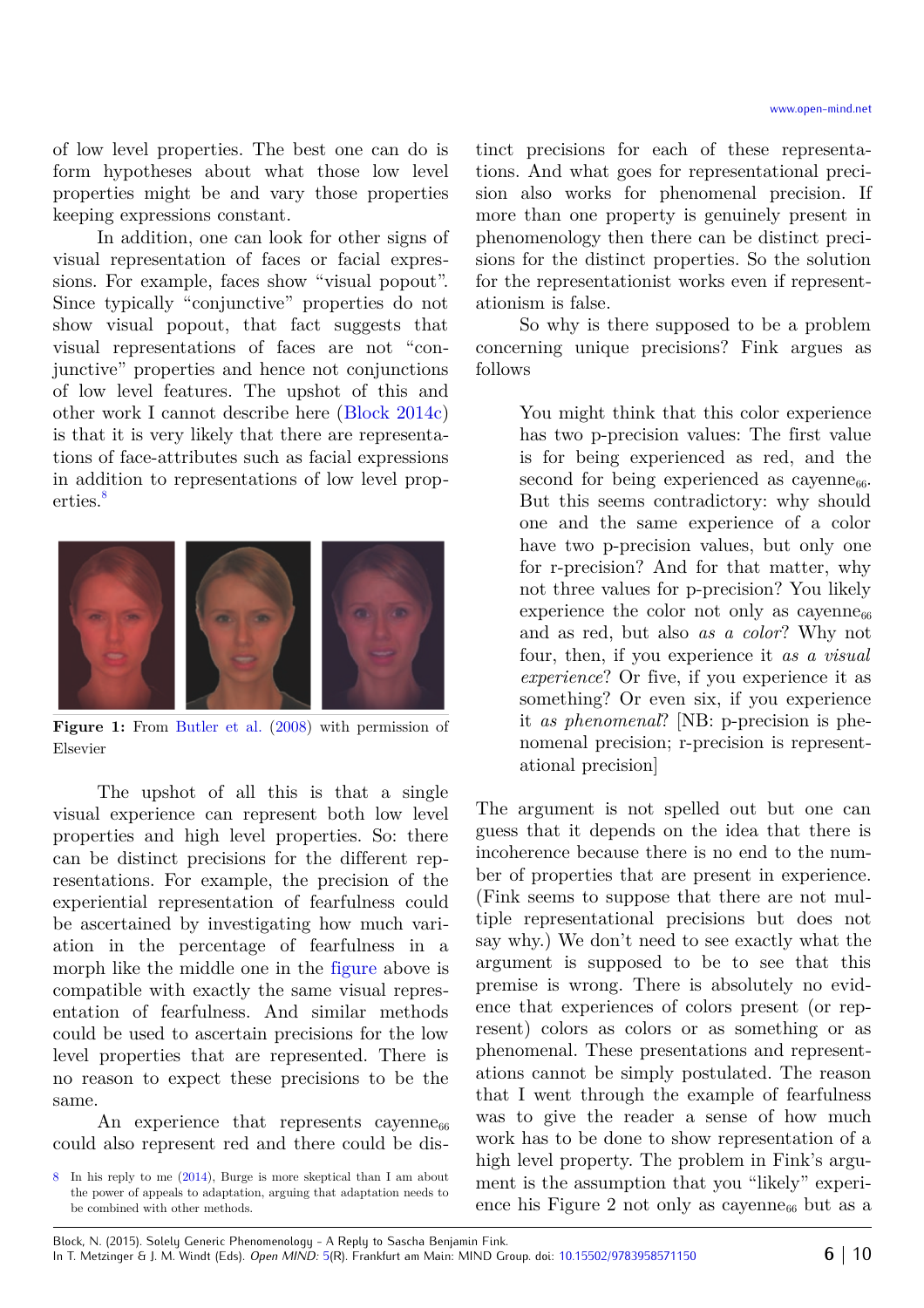color and the insinuation—not explicitly stated —that you experience it as something and as phenomenal. There is simply no reason to believe this.

On my view, color experience—like all perceptual experience—is non-conceptual. But the point is even stronger if color experience is conceptual since then the concept of color and the concept of something would be required to see the cayenne<sub>66</sub> patch as colored and as something. Ask yourself whether an animal that can visually represent the color patch in Figure 2 as cayenne<sub>66</sub> must also represent it as red or as colored. Must the animal be able to attend to or notice the redness or the coloredness as well as the specific shade? Or consider 4 month old human babies whose color perception is known to be good but who do not appear to notice colors to the extent of being able to use color information to judge whether there is one or two items. Even two year old children are so bad at conceptualizing color that a term was coined in the early  $20<sup>th</sup>$  Century, "farbendummeit" (color stupidity), to describe their cluelessness. Darwin thought his own children were color-blind because they were so poor at learning color names [\(Bornstein](#page-8-27) [1985;](#page-8-27) [Campbell](#page-8-26) [2014\)](#page-8-26).

To conclude this section: uniqueness of precision is not required for coherence. The representationist can reasonably hold that to the extent that there is more than one representational content, there is more than one precision: precision of representation depends on what representation is in question. And the same can be said of what properties are *presented* in perception as opposed to represented in perception, even if as I argue, representationism is false.

# **4 How not to clarify phenomenal precision**

Here is a tempting idea about representational precision. Representational precision is just a matter of how much the stimulus can change without changing the representational content of the subsequent perception. And the same idea extends to phenomenal precision: phenomenal precision is a matter of how much the stimulus can change without changing the phenomenal character of the perceptual state. Of course these ideas would not be useful if one included stimulus changes that don't make a difference when the subjects' eyes are closed or in the dark or in a dust storm. So the proposal does not get even to first base without specifying that the circumstances of perception must be ideal.

Here is an example: Suppose one is looking at an oriented line. If a change of up to but not beyond plus or minus 1 degree makes no difference in the percept of the orientation in ideal conditions, then the representational precision is plus or minus 1 degree. And the same thought also covers phenomenal precision. If a change of up to but not beyond plus or minus 1 degree makes no difference in the phenomenology of the percept of the orientation in ideal conditions, then the phenomenal precision is plus or minus 1 degree. One advantage of this conception of precision is that representational and phenomenal precisions will be comparable. And representationist ideas can be tested. If phenomenal precisions are smaller, i.e., more precise than representational precisions, then representationism is definitely over.

I like this idea of precision for cases in which it is fairly clear what ideal conditions would consist in. But if one is concerned that phenomenal precision is not a coherent notion, this suggestion will not be of much help. The problem with this suggestion is that the notion of ideal conditions will inevitably smuggle in the ideas that are supposedly being explained. In the case of representational content, the problem has often been called the "problem of error" [\(Fodor](#page-8-29) [1987\)](#page-8-29): representational states correlate best—not with their truth conditions—but with conditions that include systematic error. A notion of ideal conditions that avoided this consequence would itself have to distinguish between veridical and falsidical representations (see [Adams](#page-8-28) & [Aizawa](#page-8-28) [2010\)](#page-8-28).

Fink's proposal about phenomenal precision sometimes sounds like the correlational idea just mentioned—that phenomenal precision is a matter of how much the stimulus can change without changing the phenomenal character of the subsequent perception in ideal cir-

Block, N. (2015). Solely Generic Phenomenology - A Reply to Sascha Benjamin Fink. In T. Metzinger & J. M. Windt (Eds). *Open MIND:* [5\(](http://www.open-mind.net/papers/@@chapters?nr=5)R). Frankfurt am Main: MIND Group. doi: [10.15502/9783958571150](http://dx.doi.org/10.15502/9783958571150) **7** | 10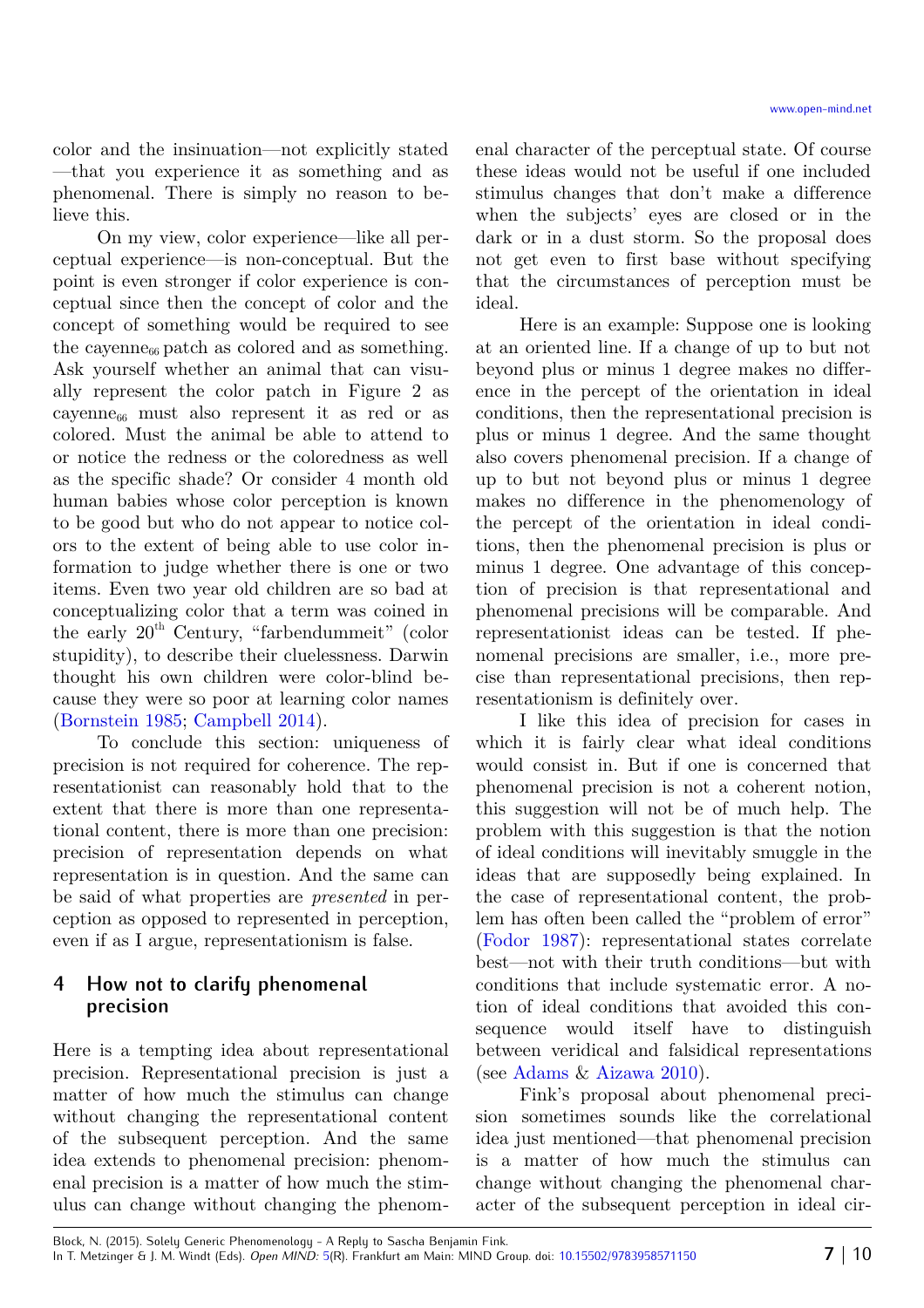cumstances. However, Fink goes on to explicate the notion of *change in the phenomenology of the percept* in terms of discernability: "for example, the pain caused by  $480 \text{mc/sec/cm}^2$  is not reliably discernible from one caused by 640  $mc/sec/cm<sup>2</sup>$ ." And he goes on to spell this out in terms of the lower bound on p-precision being the range of cases "one cannot distinguish by experiencing as *F* under ideal conditions." (p. 8). In the conclusion of the paper, Fink describes his proposal in terms of the notion of a "just noticeable difference [JND] as a lower bound of *p*-precision." (p. 12)

However, what one can distinguish from what is a matter not just of phenomenology but of an interaction between phenomenology and cognition. As I noted [\(Block](#page-8-0) [2015,](#page-8-0) sections 6 & 10), discriminability is neither necessary nor sufficient for phenomenal difference. It is not sufficient because there are sometimes ways of discriminating between percepts that do not depend on a phenomenological difference, such as beats on vibrating strings. And it is not necessary because not all phenomenological differences need be accessible to the cognitive apparatus of the subject. I mentioned phenomenal Sorites cases [\(Morrison](#page-8-30) [2015\)](#page-8-30) in connection with this point. As has often been noted, colors A and B may be indistinguishable because the difference between color A and color B is below the JND. And B may be indistinguishable from C for the same reason even though A is distinguishable from C. One way of thinking about this is that A and B may actually look different —i.e., produce percepts with different phenomenologies, but the difference in phenomenologies may be cognitively inaccessible. If so, noticeable differences will not track phenomenal differences.<sup>[9](#page-7-0)</sup>

In short: phenomenal precision can be explicated in terms of the extent to which the stimulus can change in ideal conditions without changing the phenomenology of the resulting percept; but explaining changes in the phenomenology of the percept in terms of noticing or in terms of discrimination brings in an interaction with cognition that ruins the explication.

I welcome Fink's suggestions about how to explicate phenomenal precision so long as the notions of discrimination and noticing are stripped from the explication and it is acknowledged that we have no reductive account of ideal conditions. And I acknowledge the possibility of solely generic phenomenology but I don't think it creates the problem Fink mentions for my overflow arguments.

<span id="page-7-0"></span><sup>9</sup> Fink seems to acknowledge such points in footnotes 14 and 22 but somehow ignores them in explicating phenomenal precision.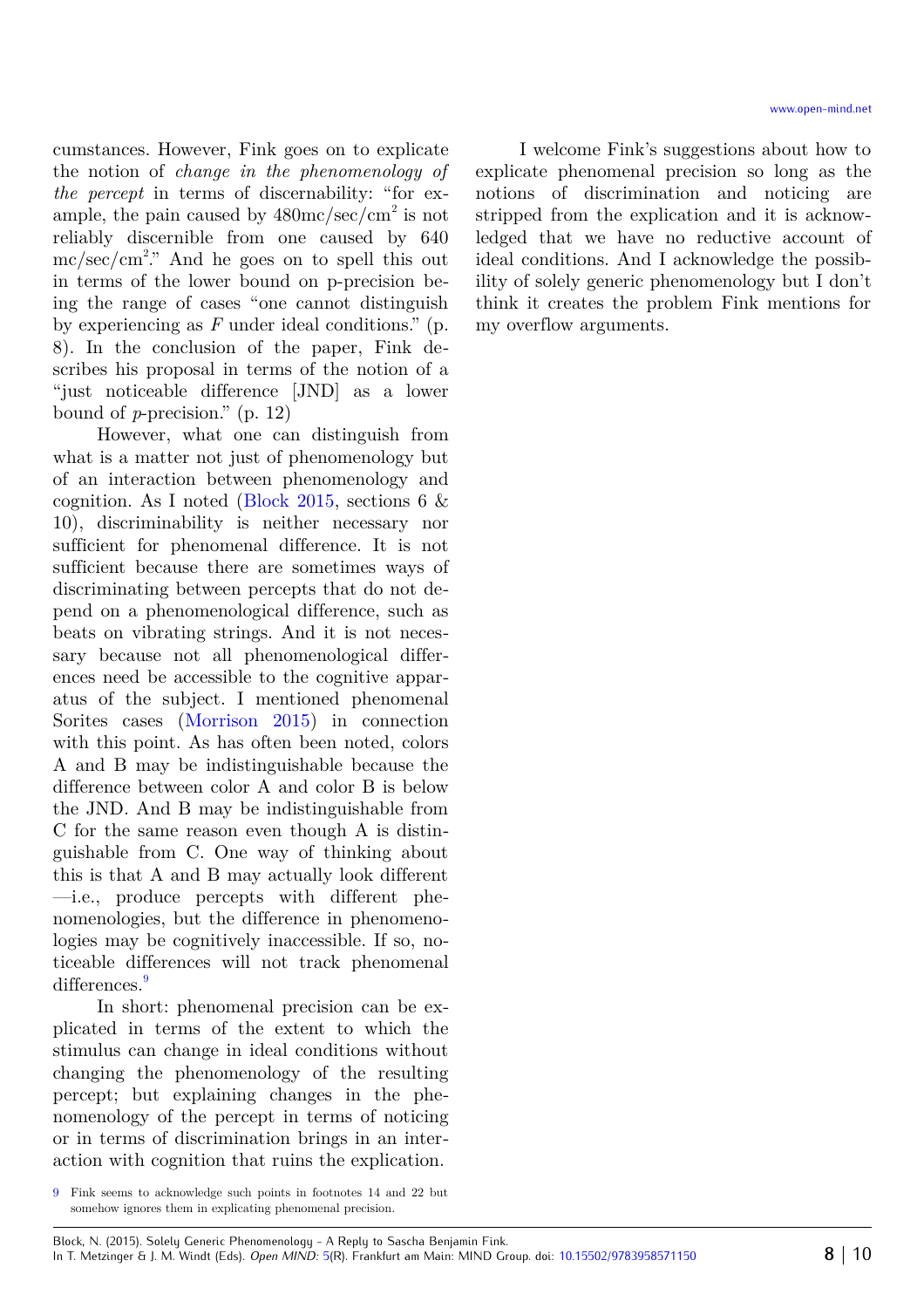# **References**

<span id="page-8-28"></span>Adams, F. & Aizawa, K. (2010). Causal theories of mental content. *The Stanford encyclopedia of philosophy*. Stanford, CA.

- <span id="page-8-22"></span>Begby, E. (2011). Review of origins of objectivity. *Notre Dame Philosophical Reviews*
- <span id="page-8-15"></span>Block, N. (1983). The photographic fallacy in the debate about mental imagery. *Noûs*, *17* (4), 651-662.

<span id="page-8-13"></span> $-$  (1995). On a confusion about a function of consciousness. *Behavioral and Brain Sciences*, *18* (2), 227- 247. [10.1017/S0140525X00038188](http://dx.doi.org/10.1017/S0140525X00038188)

<span id="page-8-8"></span> $-$  (2007a). Consciousness, accessibility, and the mesh between psychology and neuroscience. *Behavioral and Brain Sciences*, *30* (5-6), 481-548.

#### [10.1017/S0140525X07002786](http://dx.doi.org/10.1017/S0140525X07002786)

<span id="page-8-7"></span> (2007b). Overflow, access and attention. *Behavioral and Brain Sciences*, *30* (5-6), 530-542.

[10.1017/S0140525X07003111](http://dx.doi.org/10.1017/S0140525X07003111)

<span id="page-8-6"></span> (2008). Consciousness and cognitive access. *Proceedings of the Aristotelian Society*, *CVIII* (3), 289-317. [10.1016/j.neures.2009.09.1651](http://dx.doi.org/10.1016/j.neures.2009.09.1651)

<span id="page-8-20"></span> (2011). Perceptual consciousness overflows cognitive access. *Trends in Cognitive Sciences*, *15* (12), 567- 575. [10.1016/j.tics.2011.11.001](http://dx.doi.org/10.1016/j.tics.2011.11.001)

- <span id="page-8-18"></span>(2014a). Consciousness, big science and conceptual clarity. In G. Marcus & J. Freeman (Eds.) *The future of the brain: Essays by the world's leading neuroscientists* (pp. 161-176). Princeton, NJ: Princeton University Press.
- <span id="page-8-17"></span> $-$  (2014b). Rich conscious perception outside focal attention. *Trends in Cognitive Sciences*, *18* (9), 445- 447. [10.1016/j.tics.2014.05.007](http://dx.doi.org/10.1016/j.tics.2014.05.007)
- <span id="page-8-23"></span> $-$  (2014c). Seeing-as in the light of vision science. *Philosophy and Phenomenological Research*, *89* (3), 560-573. [10.1111/phpr.12135](http://dx.doi.org/10.1111/phpr.12135)
- <span id="page-8-0"></span>(2015). Precision, acuity, veridicality and the nature of perception. In T. Metzinger & J. M. Windt (Eds.) *Open MIND* (pp. 1-52). Frankfurt a. M., GER: MIND Group.
- <span id="page-8-27"></span>Bornstein, M. (1985). On the development of color naming in young children: Data and theory. *Brain and Language*, *26* (1), 72-93. [10.1016/0093-934X\(85\)90029-X](http://dx.doi.org/10.1016/0093-934X(85)90029-X)
- <span id="page-8-16"></span>Bronfman, Z., Brezis, N., Jacobson, H. & Usher, M. (2014). We see more than we can report: "Cost free" color phenomenality outside focal attention. *Psychological Science*. [10.1177/0956797614532656](http://dx.doi.org/10.1177/0956797614532656)
- <span id="page-8-24"></span>Burge, T. (2014). Reply to Block: Adaptation and the upper border of perception. *Philosophy and Phenomenological Research*, *89* (3), 573-583. [10.1111/phpr.12136](http://dx.doi.org/10.1111/phpr.12136)
- <span id="page-8-25"></span>Butler, A., Oruc, I., Fox, C. J. & Barton, J. J. S. (2008). Factors contributing to the adaptation aftereffects of facial expression. *Brain Research*, *1191*, 116-126. [10.1016/j.brainres.2007.10.101](http://dx.doi.org/10.1016/j.brainres.2007.10.101)
- <span id="page-8-11"></span>Byrne, A., Hilbert, D. R. & Siegel, S. (2007). Do we see more than we can access? *Behavioral and Brain Sciences*, *30* (5-6), 501-502. [10.1017/S0140525X07002816](http://dx.doi.org/10.1017/S0140525X07002816)
- <span id="page-8-26"></span>Campbell, J. (2014). Experiencing objects as mind-independennt. In J. Campbell & Q. Cassam (Eds.) *Berkeley's puzzle: What does experience teach us?* (pp. 50- 74). Oxford, UK: Oxford University Press.
- <span id="page-8-1"></span>Fink, S. B. (2015). Phenomenal precision and some possible pitfalls: A commentary on Ned Block. In T. Metzinger & J. M. Windt (Eds.) *Open MIND* (pp. 1-14). Frankfurt a. M., GER: MIND Group.
- <span id="page-8-29"></span>Fodor, J. A. (1987). *Psychosemantics: The problem of meaning in the philosophy of mind.* Cambridge, MA: MIT Press.
- <span id="page-8-9"></span>Freeman, J. & Pelli, D. (2007). An escape from crowding. *Journal of Vision*, *7* (2), 1-14. [10.1167/7.2.22](http://dx.doi.org/10.1167/7.2.22)
- <span id="page-8-4"></span>Grush, R. (2007). A plug for generic phenomenology. *Behavioral and Brain Sciences*, *30* (5-6), 504-505. [10.1017/S0140525X07002841](http://dx.doi.org/10.1017/S0140525X07002841)
- <span id="page-8-5"></span>Jacobson, H. (2014). Phenomenal consciousness, representational contentand cognitive access: a missing link between two debates. *Phenomenology and Cognitive Science*, 1-15. [10.1007/s11097-014-9399-2](http://dx.doi.org/10.1007/s11097-014-9399-2)
- <span id="page-8-19"></span>Jacobson, H. & Putnam, H. (forthcoming). Against perceptual conceptualism. *International Journal of Philosophical Studies*
- <span id="page-8-3"></span>Kouider, S., de Gardelle, V. & Dupoux, E. (2007). Partial awareness and the illusion of phenomenal consciousness. *Behavioral and Brain Sciences*, *30* (5-6), 510-511. [10.1017/S0140525X07002919](http://dx.doi.org/10.1017/S0140525X07002919)
- <span id="page-8-12"></span>Lamme, V. (2003). Why visual attention and awareness are different. *Trends in Cognitive Sciences*, *7* (1), 12- 18. [10.1016/S1364-6613\(02\)00013-X](http://dx.doi.org/10.1016/S1364-6613(02)00013-X)
- <span id="page-8-30"></span>Morrison, J. (2015). Anti-atomism about color representation. *Noûs*, *49* (1), 94-122. [10.1111/nous.12018](http://dx.doi.org/10.1111/nous.12018)
- <span id="page-8-2"></span>Papineau, D. (2007). Reuniting (scene) phenomenology with (scene) access. *Behavioral and Brain Sciences*, *30* (5-6), 521-521. [10.1017/S0140525X07003019](http://dx.doi.org/10.1017/S0140525X07003019)
- <span id="page-8-14"></span>Phillips, I. B. (2011). Perception and iconic memory: What Sperling doesn't show. *Mind & Language*, *26* (4), 381-411. [10.1111/j.1468-0017.2011.01422.x](http://dx.doi.org/10.1111/j.1468-0017.2011.01422.x)
- <span id="page-8-21"></span>Siegel, S. (2010). *The contents of visual experience.* Oxford, UK: Oxford University Press.
- <span id="page-8-10"></span>Sligte, I. G., Scholte, H. S. & Lamme, V. (2008). Are there multiple visual short term memory stores? *Plos One*, *3* (2), e1699-e1699. [10.1371/journal.pone.0001699](http://dx.doi.org/10.1371/journal.pone.0001699)

Block, N. (2015). Solely Generic Phenomenology - A Reply to Sascha Benjamin Fink. In T. Metzinger & J. M. Windt (Eds). *Open MIND:* [5\(](http://www.open-mind.net/papers/@@chapters?nr=5)R). Frankfurt am Main: MIND Group. doi: [10.15502/9783958571150](http://dx.doi.org/10.15502/9783958571150) **9** | 10